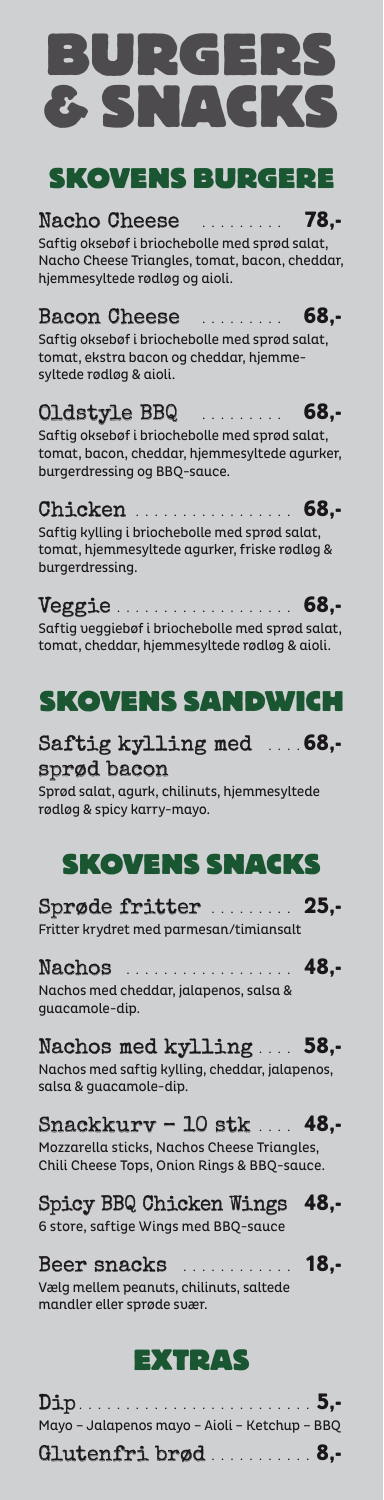# DRIKKE

## ØL & VAND

| Læskedrik                         |  | LILLE STOR |
|-----------------------------------|--|------------|
| Sodavand 29, - 39, -              |  |            |
| Mineralvand  19,- 29,-            |  |            |
|                                   |  | $24. -$    |
| Adelhart saft                     |  | $24. -$    |
| Ramlösa Citrus                    |  | $24. -$    |
| Carlsberg Kildevæld               |  | $20. -$    |
| Fadøl                             |  | ALM. STOR  |
| Pilsner. 47,- 57,-                |  |            |
| Carlsberg                         |  |            |
| <b>Tuborg Classic</b>             |  |            |
| <b>Tuborg Rå</b>                  |  |            |
|                                   |  | LILLE STOR |
| Specialol  42,- 59,-              |  |            |
| <b>Brooklyn Defender IPA</b>      |  |            |
| <b>Brooklyn Stonewall Inn IPA</b> |  |            |

Crabbies Original Ginger Beer 4% . . . . . . . 59,-(glutenfri øl, 33 cl flaske)

Kronenburg 1664 Blanc 0,5% (33 cl flaske)  $34, -$ <br>Carlsberg Nordic pilsner 0,5% (33 cl flaske)  $28, -$ Carlsberg Nordic pilsner 0,5% (33 cl flaske) 28,-

Grimbergen Doublé Grimbergen Blonde Kronenburg 1664 Blanc Jakobsen Yakima IPA Jakobsen Brown Ale

#### Alkoholfri

## VIN & BOBLER

| Latte macchiato 25,-  |  |
|-----------------------|--|
|                       |  |
| Varm kakao - mælk 25. |  |

| Hvidvin                                                                        | GLAS FLASKE |
|--------------------------------------------------------------------------------|-------------|
| Cantine Lenotti - Italien                                                      |             |
| Sauvignon-Malvasia   Tratturi IGP 58,- 195,-<br>Feudi di San Marzano - Italien |             |
| Rosévin                                                                        |             |
| Chiaretto Bardolino Rosé  58,- 199,-<br>Cantine Lenotti - Italien              |             |
| Domaine Montrose Rosé IGP 248,-<br>Côtes-de-Thongue - Frankrig                 |             |

#### Rødvin

| Colle Forte IGT Veneto Rosso 58, - 198, -<br>Cantine Lenotti - Italien                |          |
|---------------------------------------------------------------------------------------|----------|
| Ripasso Costa Regale Valpolicella Clas. Superior 259.-<br>Cantine Lenotti - Italien   |          |
| Bobler                                                                                |          |
| Cava Brut Vega Medien  188,-<br>Uveste Valencia - Italien                             |          |
| Cava Brut Rosé Vega Medien<br>Uveste Valencia - Italien                               | 198.-    |
| Cremant de Bourgogne Brut<br>Perle de Vigne Grande Reserva, Louis Bouillot - Frankrig | $269. -$ |
| Cremant de Bourgogne Rosé<br>Perle d'Aurore, Louis Bouillot - Frankrig                | 279.-    |

### VARME DRIKKE